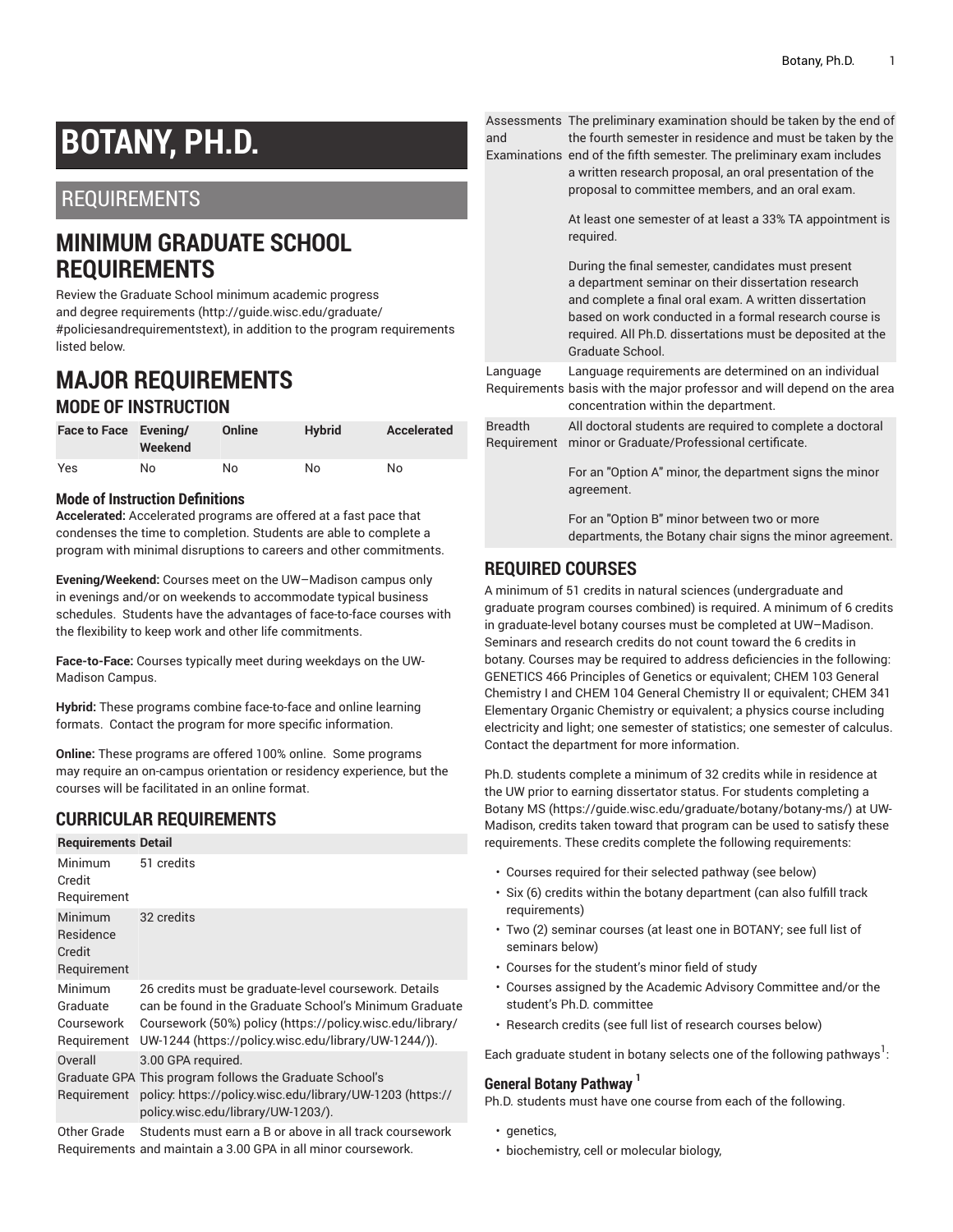- plant physiology or plant developmental biology,
- cryptogamic botany,
- plant anatomy or morphology,
- ecology, and
- evolution or systematics

 $^{\rm 1}$  These pathways are internal to the program and represent different curricular paths a student can follow to earn this degree. Pathway names do not appear in the Graduate School admissions application, and they will not appear on the transcript.

## **Ecology Pathway 1**

Ph.D. students must have a minimum of five courses as follows:

- at least three courses (minimum of 9 credits) in ecology,
- one course in evolution, and
- one course in any of the following: systematics; cryptogamic botany; biochemistry, cell or molecular biology; plant physiology or plant developmental biology; plant anatomy or morphology; or genetics

 $^{\rm 1}$  These pathways are internal to the program and represent different curricular paths a student can follow to earn this degree. Pathway names do not appear in the Graduate School admissions application, and they will not appear on the transcript.

## **Evolution Pathway 1**

Ph.D. students must have a minimum of five courses, at least one from each of the following:

- evolution,
- systematics or cryptogamic botany,
- population or quantitative genetics,
- ecology, and
- one course in any of the following: biochemistry, cell or molecular biology; plant physiology or plant developmental biology; or plant anatomy or morphology

 $^{\rm 1}$  These pathways are internal to the program and represent different curricular paths a student can follow to earn this degree. Pathway names do not appear in the Graduate School admissions application, and they will not appear on the transcript.

## **Molecular, Cellular, and Developmental Biology (MCDB) Pathway 1**

Ph.D. and M.S. students must have a minimum of five courses, at least one from each of the following:

- plant anatomy or morphology,
- biochemistry, cell or molecular biology,
- plant physiology,
- plant developmental biology or genetics, and
- one course in any of the following: ecology; systematics; evolution; or cryptogamic botany

 $^{\rm 1}$  These pathways are internal to the program and represent different curricular paths a student can follow to earn this degree. Pathway names do not appear in the Graduate School admissions application, and they will not appear on the transcript.

| <b>Seminar Course Options</b><br>Code                                                   | Title                                                         | <b>Credits</b> |
|-----------------------------------------------------------------------------------------|---------------------------------------------------------------|----------------|
| BOTANY/ATM OCN/<br>CIV ENGR/<br><b>ENVIR ST/GEOSCI/</b><br>ZOOLOGY 911                  | Limnology and Marine Science<br>Seminar                       | 1              |
| BOTANY 920                                                                              | Seminar in Algology: Fresh Water<br>Algae                     | 1              |
| BOTANY/<br>PL PATH 930                                                                  | Seminar-Mycology                                              | 1              |
| BOTANY 940                                                                              | Seminar in Plant Systematics and<br>Evolution                 | 1              |
| BOTANY 950                                                                              | Seminar-Plant Ecology                                         | 1              |
| BOTANY 960                                                                              | Seminar-Plant Physiology                                      | 1              |
| BOTANY/ATM OCN/<br><b>ENVIR ST/</b><br>F&W ECOL/<br>GEOG/GEOSCI/<br>ZOOLOGY 980         | Earth System Science Seminar                                  | 1              |
| ENTOM 601                                                                               | Seminar in Methods of Scientific<br><b>Oral Presentations</b> | 1              |
| ENTOM 901                                                                               | Seminar in Organismal Entomology                              | 1              |
| <b>GENETICS 670</b>                                                                     | Seminar in Clinical Cytogenetics                              | 1              |
| GENETICS 672                                                                            | Seminar in Laboratory Operations<br>and Quality Control       | 1              |
| <b>GENETICS 673</b>                                                                     | Seminar in Clinical Cytology                                  | 1              |
| <b>GENETICS/AN SCI/</b><br><b>DY SCI 951</b>                                            | Seminar in Animal Breeding                                    | $0 - 1$        |
| <b>GENETICS/</b><br>AGRONOMY/<br><b>HORT 957</b>                                        | Seminar-Plant Breeding                                        | 1              |
| <b>GENETICS 993</b>                                                                     | Seminar in Genetics                                           | 0-1            |
| <b>GEOG 900</b>                                                                         | Seminar in Geography                                          | $1-3$          |
| GEOG 901                                                                                | Seminar in Cultural Geography                                 | $2 - 3$        |
| <b>GEOG 918</b>                                                                         | Seminar in Political Geography                                | $2 - 3$        |
| <b>GEOG 920</b>                                                                         | Seminar in Physical Geography                                 | 1-3            |
| <b>GEOG 930</b>                                                                         | Seminar in People-Environment<br>Geography                    | $2 - 3$        |
|                                                                                         | GEOG/HISTORY 932 Seminar in American Environmental<br>History | 3              |
| <b>GEOG 970</b>                                                                         | Seminar in Geographic Information<br>Science                  | $1-3$          |
| GEOG/ATM OCN/<br>BOTANY/ENVIR ST/<br><b>F&amp;W ECOL/GEOSCI/</b><br>ZOOLOGY 980         | Earth System Science Seminar                                  | 1              |
| GEOG/A A E/<br>ANTHRO/C&E SOC/<br>HISTORY/LACIS/<br>POLI SCI/PORTUG/<br>SOC/SPANISH 982 | Interdepartmental Seminar in the<br>Latin-American Area       | 1-3            |
| GEOG/AFRICAN/<br>ANTHRO/ECON/<br>HISTORY/<br>POLI SCI 983                               | Interdepartmental Seminar in<br><b>African Studies Topics</b> | 3              |
| <b>HORT 910</b>                                                                         | Seminar                                                       | 1              |